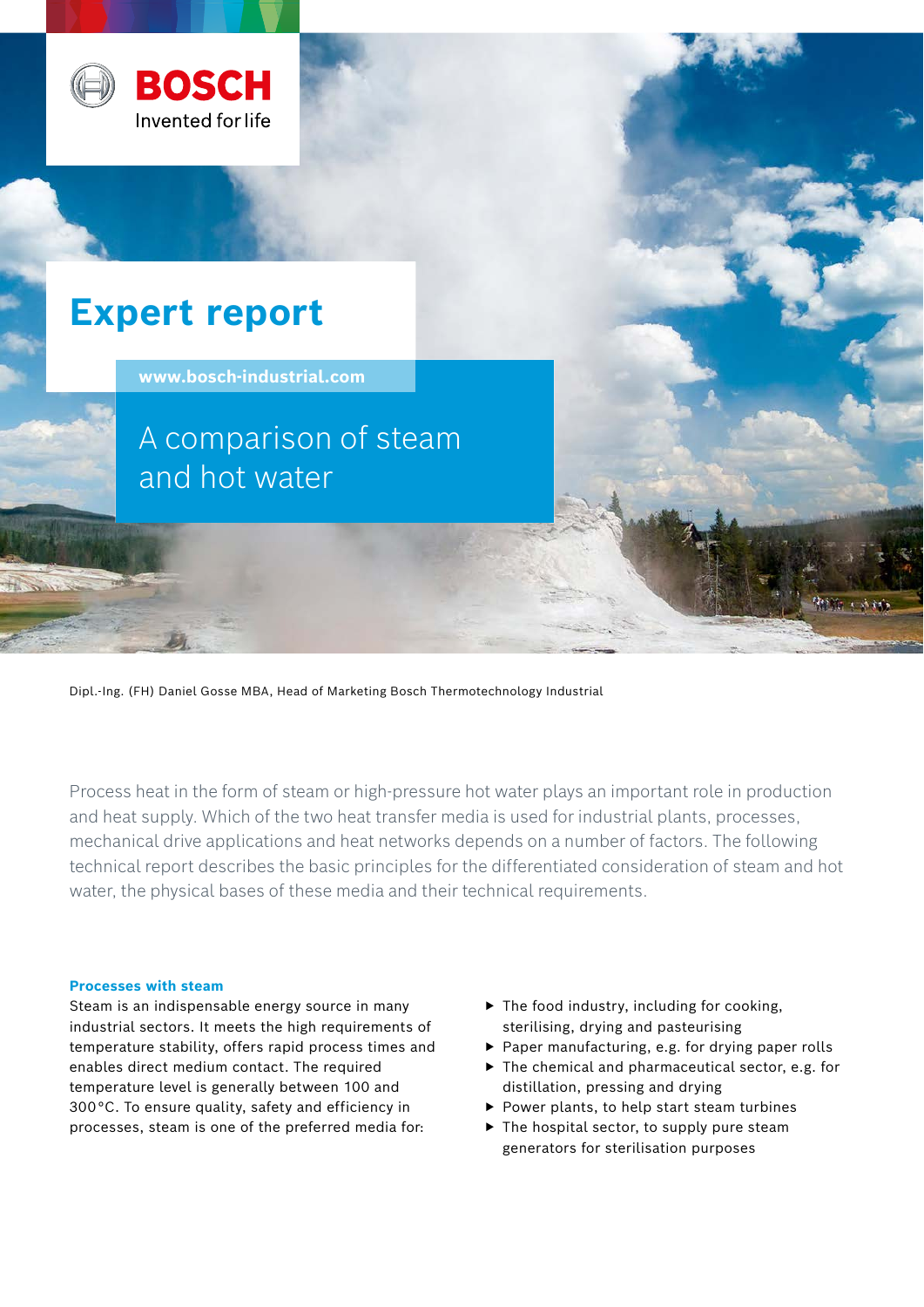

In the food industry, filtered steam, also known as culinary steam, is particularly

### **Hot water ideal for heat networks**

In applications such as district heating and the heating of buildings, warm/hot water is now an economic standard. It can store large quantities of heat and transport it to the relevant consumer with a high level of efficiency. The temperature level in heat networks is between 45 and 100 °C, depending on their generation. When using steam systems in the district heating sector, there is an option of superheating to overcome longer transport routes. However, the high temperature level is rarely questioned from an energy point of view. One exception to the use of steam is for high-rise buildings several 100 metres high, if the hydraulic heat transportation is pushed to its technical and economic limitations. If consumers with a steam demand are connected to the district heating grid, using hot water supply with steam extraction is an option, if local steam generation is not possible.

# **Planning approaches for new or existing plants**

In many applications and processes, there is no doubt over whether steam or hot water is to be used as the energy source. However, there are areas such as in the food industry and in breweries which are encountering this issue when planning new process heat supply systems or when modernising existing plants. The entire site needs to be considered in order to assess the investments and the running costs in full. In practice, the following approaches can often be found:

- ▶ Replacement of existing steam boiler systems: Here the infrastructure for heat distribution and consumers generally predefines whether steam or hot water is used. Steam pipes are not generally suitable for hot water, for example because of their small diameter, the lack of suitable hydraulic design, lack of pumps and suitable heat exchangers. In general, the consumers are limited to steam and cannot be readily adapted.
- ▶ **Redesign with mixed energy requirements:** A differentiated consideration of the requirements for steam, hot water and domestic hot water is worthwhile. For particularly high mixed energy requirements, systems with different energy generators are often installed. However, these each require a dedicated infrastructure for the distribution of steam and water as well as more extensive maintenance concepts.
- ▶ One medium dominates: If one type of energy dominates on the consumer side, e.g. steam, the main energy generator can be used to cover the lower energy requirements. One typical example is a steam boiler with hot water extraction and/or additional domestic hot water heating via waste heat usage or a steam/water heat exchanger.
- ▶ **Multivalent systems:** If available, decentralised power generators can also be taken into consideration in the overall concept. Thus, for example, the waste heat of a combined heat and power unit can be integrated into the domestic hot water base load or the flue gas from CHPs/gas turbines can be used to generate steam.

Nowadays, district heating networks use hot water as heat transfer medium.

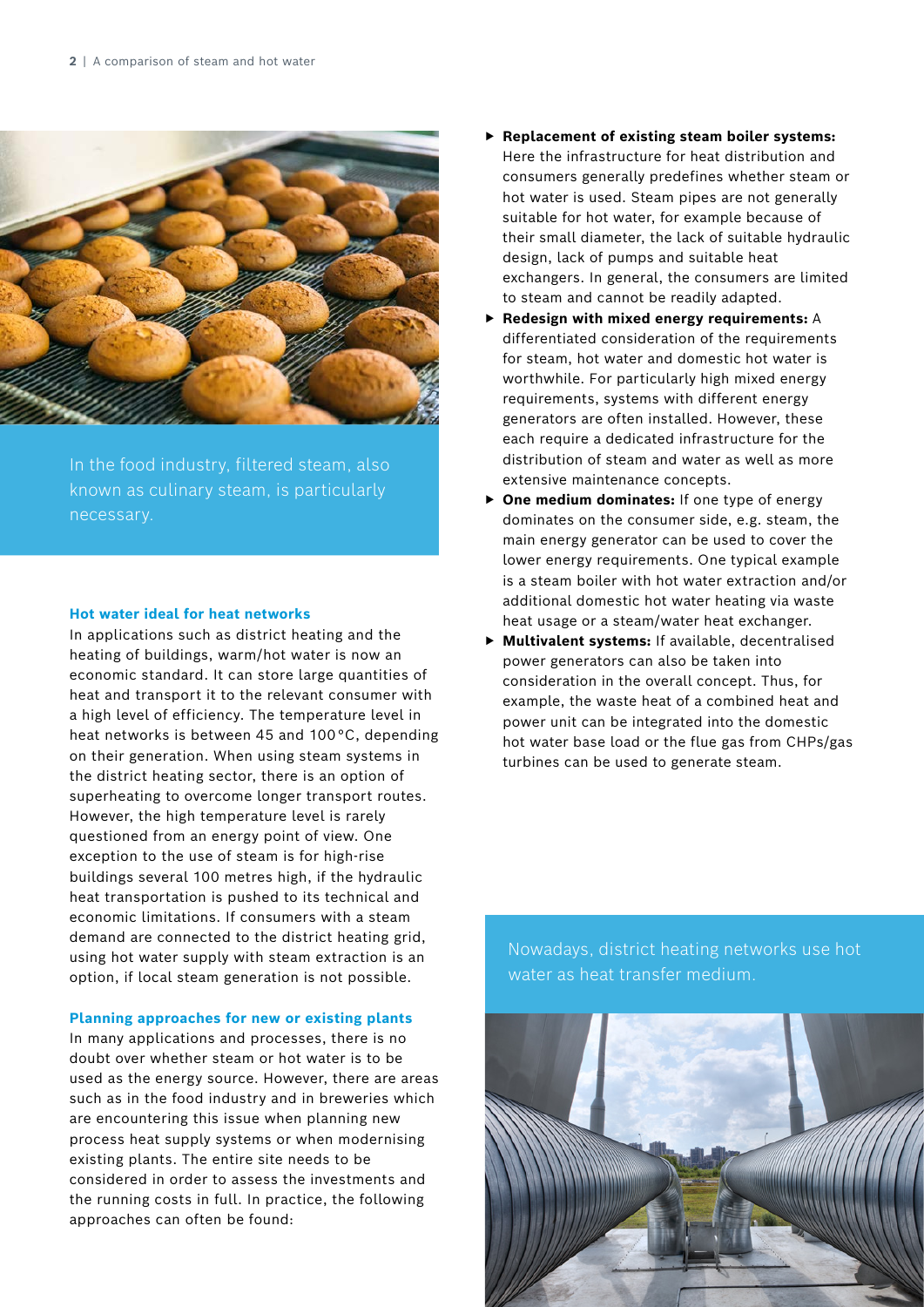#### **Physical principles of steam and hot water**

The major difference between steam and hot water at the same pressure is the density. This is based on the different aggregate states of the two media. 1 kg of steam or hot water will be used below for the energy comparison. The supply flow temperature is 180°C in each case when it arrives at the consumer. The return flow temperature or condensate temperature ranges from 130 °C to 165 °C (temperature difference 50–15K). In this case, 1 kg of steam has transferred 10 to 34 times the amount of energy. For processes with a narrow temperature window, this implies that when using hot water, a significantly higher recirculation volume of water is required. This must, in turn, be transported using electric pumps, which need to be taken into consideration in the review of energy costs.

| Key indicators                             | Hot water                                     | <b>Steam</b>                                               |
|--------------------------------------------|-----------------------------------------------|------------------------------------------------------------|
| Density                                    | 1000-841 kg/m <sup>3</sup><br>$(20-220 °C)$   | $0.7 - 15.5$ kg/m <sup>3</sup><br>$(0.2 - 30 \text{ bar})$ |
| Aggregate state                            | Liquid                                        | Gaseous                                                    |
| Energy density per<br>ton                  | 17.5-59 kWh<br>$(\Delta T 15 - 50 \degree C)$ | 610-640 kWh<br>$(120 °C)$ T <sub>steam</sub> )             |
| Mass flow rate,<br>example 7 MW,<br>180 °C | 116-382 t/h ( $\Delta T$<br>$15 - 50$ °C)     | 11 t/h $\rightarrow$<br>$10 - 34$ times<br>lower           |
| Heat transfer area<br>7 MW                 | $220 \text{ m}^2$                             | 67 m <sup>2</sup> $\rightarrow$ >3<br>times smaller        |

In contrast to hot water, steam emits the largest proportion of the energy released by enthalpy of condensation. This means not only that the mass flow rate required is significantly lower, but also that the transfer of energy will be faster and over a significantly smaller area. With an output of 7 MW, a plate heat exchanger only requires an area three times smaller, for example. Furthermore, the energy transfer for steam takes place at a virtually constant temperature, which enables extremely high process accuracy and short process times. This is shown clearly in the enthalpy diagram: Here the enthalpy change on the red line can be read on the x-axis. Purely heating the water (top diagram) only causes a slight increase in enthalpy and is accompanied by a change in temperature. As a result, the energy transfer always takes place within a defined temperature range – at a temperature that is not constant. The flow rate thereby determines the thermal output. With steam, on the other hand, the energy transfer takes place during the phase change to a gaseous state at a constant temperature. This is shown by the

horizontal section of the red line (middle diagram). The further enthalpy change caused by the steam overheating visible in the bottom diagram is extremely small – this is also caused by a pure temperature change.









**Saturated steam**

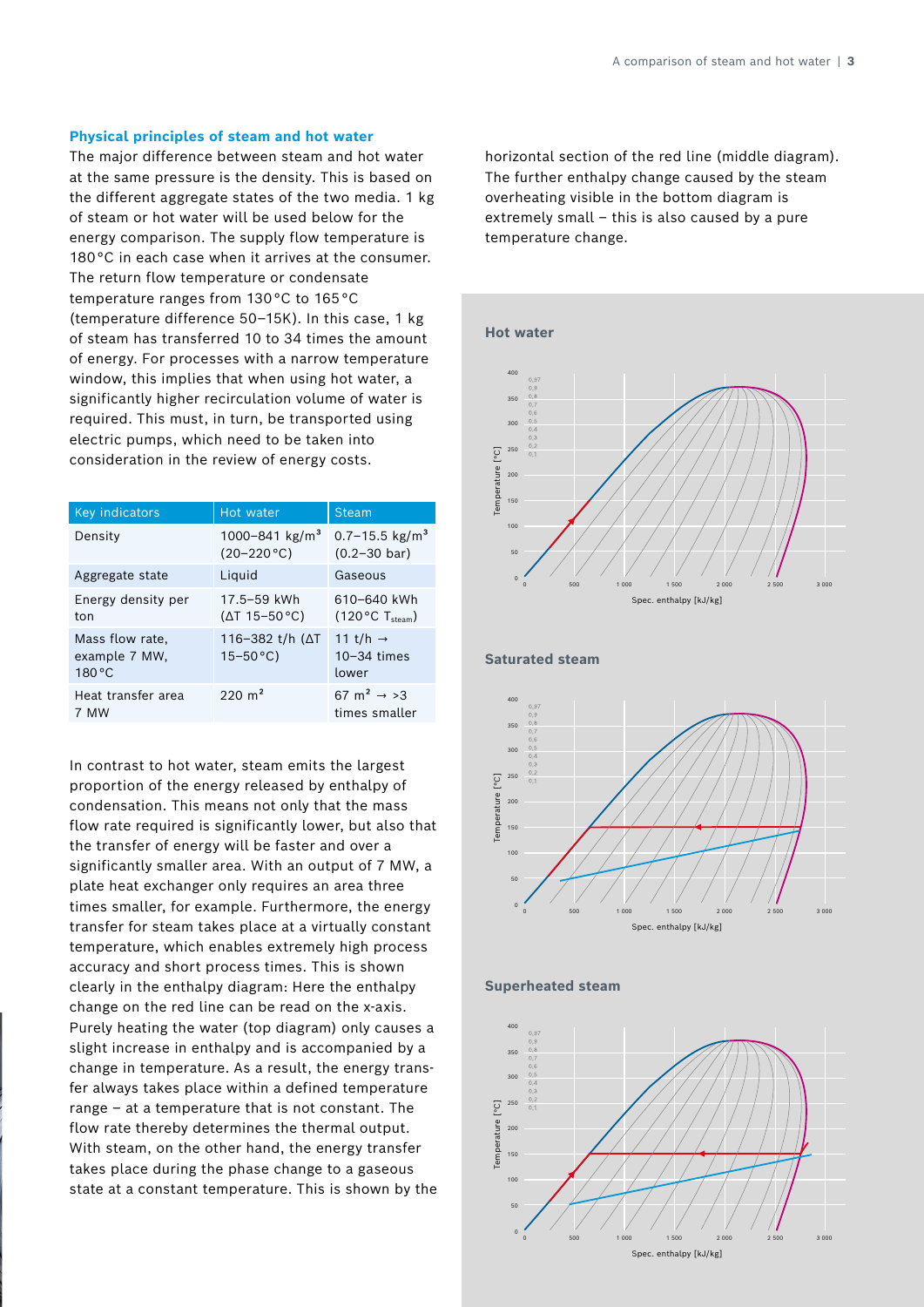The decisive advantage to hot water is that the medium can transport large thermal quantities. Over long distances, the low temperature level and the large pipe cross-section in particular lead to lower losses. In addition, no drainage is needed for any condensate that accrues and condensate management is not required. Since the hot water system is closed, less energy escapes from the system. As a result, virtually no fresh water needs to be heated. The actual heat transfer always takes place via a heat exchanger, which does not allow direct media contact.

To summarise: Warm and hot water are ideal for indirect heating, particularly at temperatures up to 100 °C. Steam, on the other hand, is suitable for both direct heating (contact with the product to be heated) but also for indirect heating at temperatures above 100 °C. One exception is vacuum steam – a technology not very widespread outside China.

# **Overview: Comparison of steam and hot water**

| Warm and hot water                                                              | <b>Steam</b>                                                                                                                              |
|---------------------------------------------------------------------------------|-------------------------------------------------------------------------------------------------------------------------------------------|
| Ideal for indirect heating with a temperature level up<br>to 100 °C             | Ideal for indirect heating and direct heating with a<br>temperature level over 100°C (exception - vacuum<br>steam)                        |
| Can be used up to approx. 220°C                                                 | Saturated steam up to approx. 220 °C<br>Superheated steam up to 300 °C                                                                    |
| Evaporation is not permitted                                                    | Evaporation intended $\rightarrow$ Evaporation heat transferred<br>to the product to be heated up                                         |
| 1 t of hot water emits 48 kWh heat when cooled from<br>160 °C to approx. 120 °C | 1 t of steam at 160 °C (5.2 bar) emits 626 kWh during<br>condensation and cooling down to 120°C (13 times<br>more!)                       |
| Volume change approx. x1.04                                                     | Volume change x289                                                                                                                        |
| Mostly longer process times                                                     | Fast, even heating up is possible                                                                                                         |
| Much slower                                                                     | Fast, precise temperature control                                                                                                         |
| Medium transport via circulation pump, higher power<br>consumption              | Medium transport via inherent pressure, condensate<br>trap, condensate and feed pump                                                      |
| Expansion vessel and generally a separate pressure-<br>monitoring unit          | Condensate/feed water vessel, expansion via inherent<br>pressure                                                                          |
| Suitable for long transport routes                                              | Transport routes as short as possible with drainage                                                                                       |
| Large pipe cross-sections required                                              | Smaller mass flow rate at the same transferred<br>thermal quantity (by factor 10-50), therefore small<br>pipe cross-sections are possible |
| Closed, low-loss systems                                                        | Open systems experience more losses; closed<br>condensate systems for reduced losses                                                      |

# **Investment comparison between steam and hot water systems**

As already mentioned, it is recommended when planning new systems and when overhauling existing systems that an extensive review is carried out. It is sensible to assess both the initial investment and the ongoing costs over a defined review period. As an example, below is a comparison of a 10 t/h steam system and a 7 MW high-pressure hot water system. The purchase price for the boilers with same perfor-

mance level is comparable. Even though different components are needed in the peripherals, these are also virtually identical in terms of price: The steam system includes water treatment comprising softening and deaerator as well as a condensate module, where necessary. The total investment for the components is currently around EUR 60,000. System components including a pressure-maintaining unit, a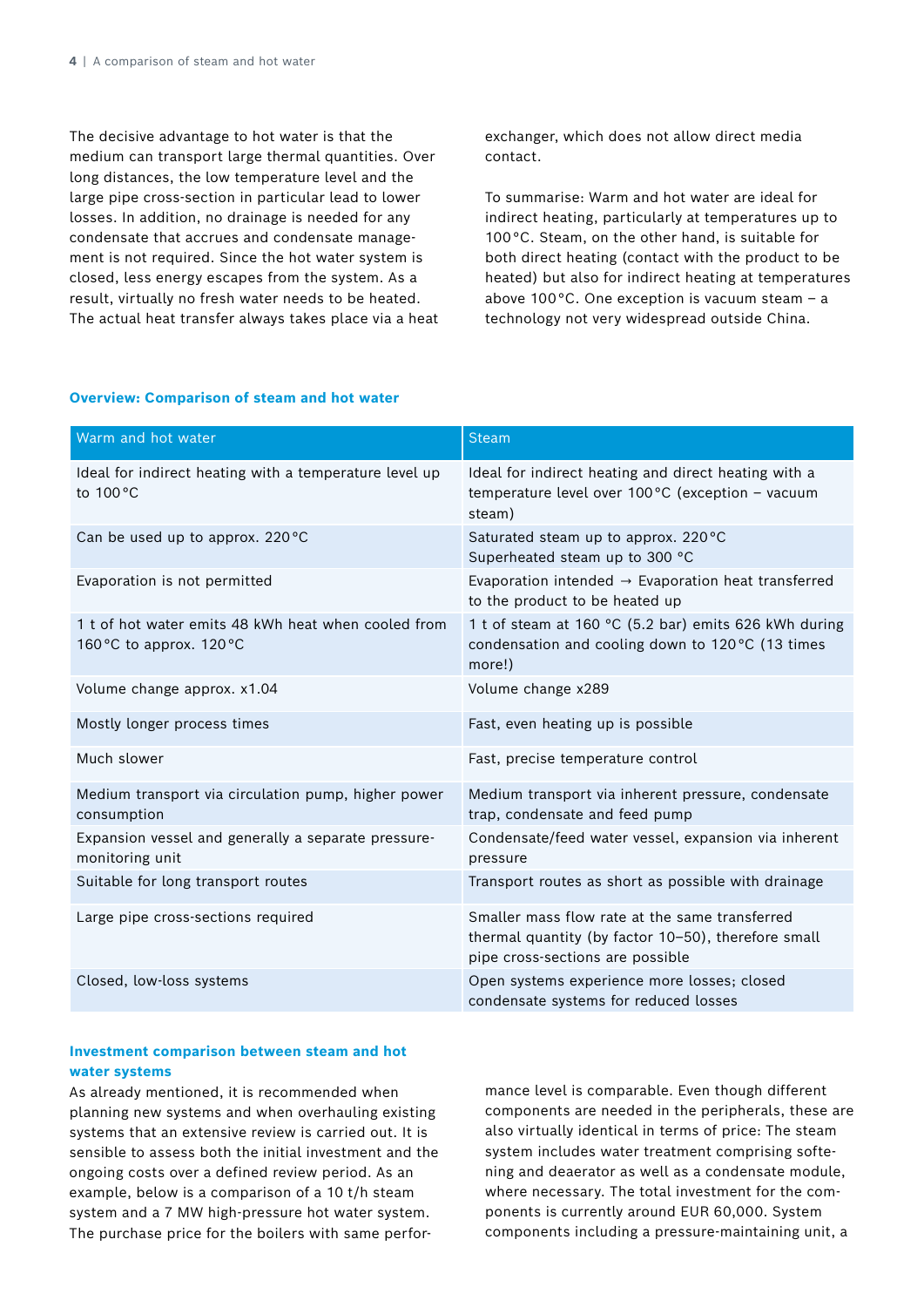heating circuit distributor, the hydraulic system and a dirt and sludge separator are required for the hot water system – likewise totalling around EUR 60,000. However, there are cost differences if we look at the entire thermotechnical system. The largest proportion of costs here is in heat distribution and the consumers. The larger pipe cross-sections in hot water systems in conjunction with the large circulation pumps play an important role here. In existing systems, this is even more important if additional pipe routing work and, potentially, ground work is necessary. Consumers for hot water and suitable heat exchangers must also use the significantly higher volume flow and are, accordingly, larger (more expensive). However, what appears to be feasible for new systems has its limitations when retrofitting existing ones. If the replacement of production facilities that consume steam is required, conversion to hot water is in many cases not profitable.

# **Heating systems: Cost-efficient alternatives with circuit separation**

One particular feature in the media transport of hot water used for heating purposes is circuit separation using plate heat exchangers. If, for example, a district heating supply has a pressure requirement of above 16 bar, e.g. in order to overcome a great height in a building, but only needs temperatures

below 110 °C, the boiler circuit and the heating circuit can be hydraulically separated. As a result, the temperature spread on the secondary side can be freely selected in a very large range and the loss of efficiency by the heat exchanger is generally almost negligible, at around 0.3 %.

The decisive advantage of circuit separation is that it enables a more cost-effective, more compact and more lightweight heating boiler with attractively priced boiler equipment to be used. Compared to a hot water boiler (Pressure Equipment Directive), the heating boiler is not subject to the constant monitoring obligation, which makes operation simpler and thus also reduces the running costs. Another advantage is the chemical separation from the heating circuit. On multivalent systems with differing manufacturer requirements in particular, these systems can be kept separate from one another. This prevents any dirt from the network from entering the heat exchanger. The additional hydraulic costs are relatively low: In addition to the plate heat exchanger, only additional shut-off and safety valves, a pressure limiter and pressuremaintaining units for the low and high pressure range are needed. In the high pressure range of the heat network, the pressure-maintaining unit is normally controlled via a pump or compressor.



# Concept for cost reduction

\*With UT-M also possible in a higher temperature band \*\*If the boiler can be hydraulically blocked off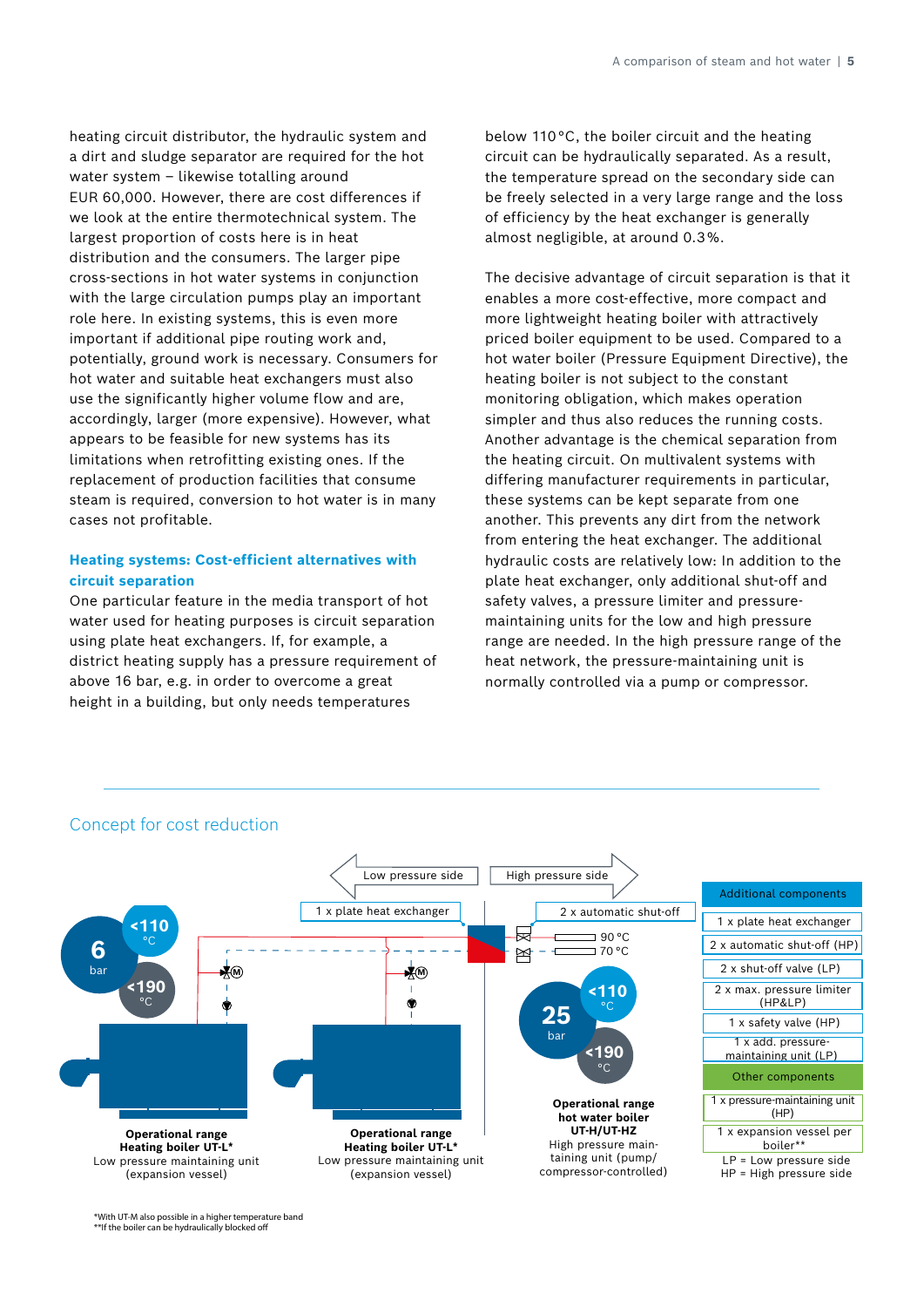# Practical examples

At the Hungarian Haribo site of Nemesvamos, originally one steam boiler supplied the processes in production and heated the building. As part of a capacity expansion, the company decided to **separate its heat and steam supply**. For the additional process heat requirements in sweets production, a new UL-S steam boiler was integrated into the existing infrastructure. The heating energy supply was separated and is now provided via an 800 kW heating boiler. In addition, a downstream condensing heat exchanger of the steam boiler system helps to heat the building.



Traunstein hospital features a **multivalent system comprising a steam and heating boiler plant as well as a CHP.** Via its motor waste heat, the CHP supplies the base load to heat the helicopter platform and the buildings. At max. 85 °C, the heat enters the hospital's low-temperature network. A UT-L heating boiler with 1.9 MW together with an existing boiler ensure the peak load heat demand. For particularly ecological steam generation, a heat recovery steam boiler with a fourth pass (UL-S type) uses the residual heat of the CHP and generates saturated steam. Combined with its own firing system, this boiler supplies up to 1,600 kg of steam per hour. For additional requirements and as a back-up, a three-pass UL-S type steam boiler with the same output is integrated. The steam generated is used, for example, to heat pure steam generators for sterilisation purposes.

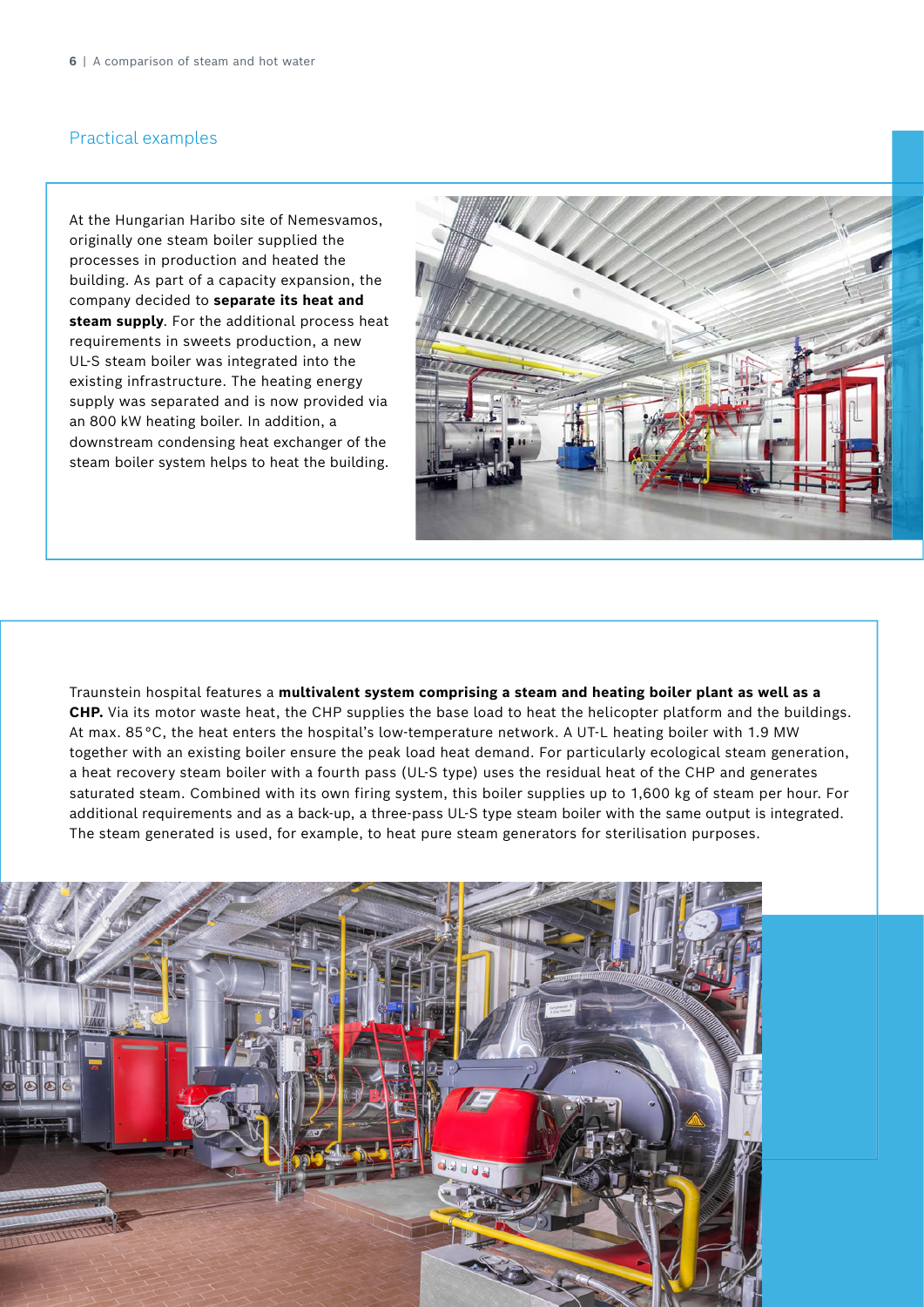

KSB Pumps decided on a holistic **conversion from steam mode to DHW mode.** The required temperature level has changed over the decades, partly due to efficiency measures, and is now max. 100 °C. A CHP with a thermal output of 400 kW for the base load and two 8.4 MW UT-L heating boilers replaced the old steam boiler system from the 1970s. The existing wood-burning boiler was retained and was also converted to DWH mode. The conversion resulted in both easier setup conditions and a reduced monitoring obligation. In addition, the fuel costs were greatly reduced with up to 1 GWh/year less natural gas.

# A UT-M **hot water boiler system for district heating**

**supply** is used at RWTH Aachen University. The expansive network system at RWTH university's Melaten campus covering around 500,000 m² requires transport distances to be overcome efficiently. The hot water generated can store large thermal quantities and transport these to the consumer with a high level of efficiency. The heat for the different heating and process heat applications leaves the hot water boilers with a flow temperature level of 150 °C and returns from the network with around 83 °C. Around 50 large buildings with various requirements depend on the heat network, including the university hospital Aachen. There, steam extraction takes place (e.g. for sterilisation processes) to satisfy their steam demands.



#### **Summary**

In many places, more efficient machines, optimised processes and a reduction in heating requirements are, overall, leading to a drop in energy requirements at the low temperature level. This means it is sensible to compare hot water and steam in advance when redesigning energy supply systems. In many cases, steam remains the most effective solution due to temperature stability and other process parameters.

In a comparison of system costs it is important to consider the entire system including distribution and consumers, likewise the influence on ongoing costs and the implications for process times. For existing

systems in particular, e.g. in breweries, huge expenses are often incurred in the entire production system in order to convert existing infrastructures with steam to hot water. By contrast, on many new systems, it is possible to provide the steam and domestic hot water/hot water as separate networks. If one of these requirements is significantly larger than the other, there is an option to separate small quantities of steam from hot water or vice versa. In individual cases, it is also possible to convert steam boilers to hot water boilers at a later time. This should, however, be taken into consideration as early as possible in the planning stages.